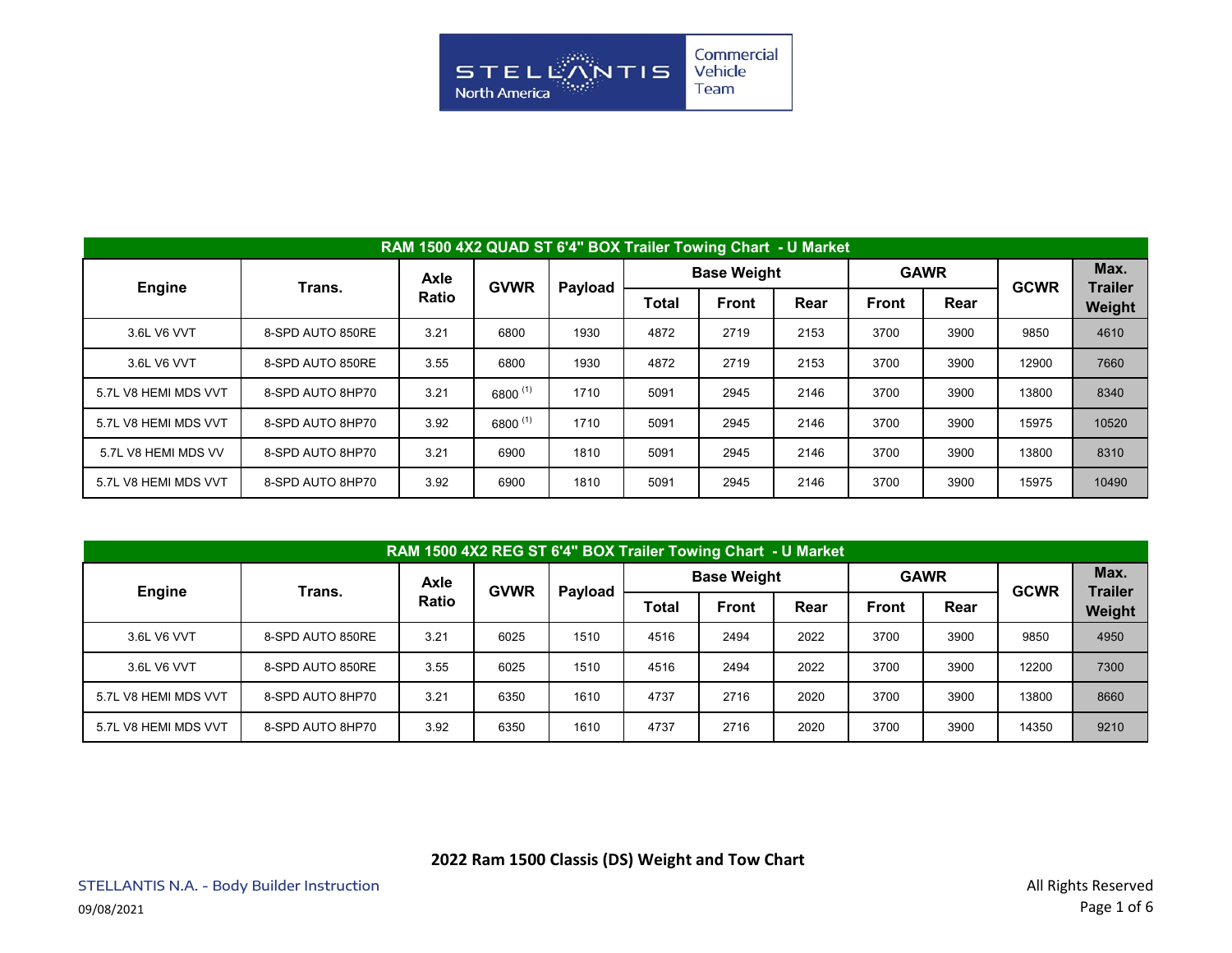

| RAM 1500 4X2 REG ST 8' BOX Trailer Towing Chart - U Market |                  |              |             |         |       |                    |      |              |             |             |                        |  |  |  |
|------------------------------------------------------------|------------------|--------------|-------------|---------|-------|--------------------|------|--------------|-------------|-------------|------------------------|--|--|--|
| Engine                                                     | Trans.           | <b>Axle</b>  | <b>GVWR</b> | Payload |       | <b>Base Weight</b> |      |              | <b>GAWR</b> | <b>GCWR</b> | Max.<br><b>Trailer</b> |  |  |  |
|                                                            |                  | <b>Ratio</b> |             |         | Total | <b>Front</b>       | Rear | <b>Front</b> | Rear        |             | Weight                 |  |  |  |
| 3.6L V6 VVT                                                | 8-SPD AUTO 850RE | 3.21         | 6600        | 1910    | 4693  | 2652               | 2041 | 3700         | 3900        | 9850        | 4720                   |  |  |  |
| 3.6L V6 VVT                                                | 8-SPD AUTO 850RE | 3.55         | 6600        | 1910    | 4693  | 2652               | 2041 | 3700         | 3900        | 12400       | 7270                   |  |  |  |
| 5.7L V8 HEMI MDS VVT                                       | 8-SPD AUTO 8HP70 | 3.21         | 6600        | 1680    | 4918  | 2870               | 2048 | 3700         | 3900        | 13800       | 8440                   |  |  |  |
| 5.7L V8 HEMI MDS VVT                                       | 8-SPD AUTO 8HP70 | 3.92         | 6600        | 1680    | 4918  | 2870               | 2048 | 3700         | 3900        | 15975       | 10620                  |  |  |  |

|                      | RAM 1500 4X2 CREW ST 6'4" BOX Trailer Towing Chart - U Market |              |             |         |       |                    |      |              |             |             |                        |  |  |  |  |
|----------------------|---------------------------------------------------------------|--------------|-------------|---------|-------|--------------------|------|--------------|-------------|-------------|------------------------|--|--|--|--|
| <b>Engine</b>        | Trans.                                                        | Axle         | <b>GVWR</b> | Payload |       | <b>Base Weight</b> |      |              | <b>GAWR</b> | <b>GCWR</b> | Max.<br><b>Trailer</b> |  |  |  |  |
|                      |                                                               | <b>Ratio</b> |             |         | Total | Front              | Rear | <b>Front</b> | Rear        |             | Weight                 |  |  |  |  |
| 5.7L V8 HEMI MDS VVT | 8-SPD AUTO 8HP70                                              | 3.21         | 6800 (1)    | 1610    | 5194  | 3015               | 2178 | 3700         | 3900        | 13800       | 8240                   |  |  |  |  |
| 5.7L V8 HEMI MDS VVT | 8-SPD AUTO 8HP70                                              | 3.92         | 6800 (1)    | 1610    | 5194  | 3015               | 2178 | 3700         | 3900        | 15975       | 10420                  |  |  |  |  |
| 5.7L V8 HEMI MDS VVT | 8-SPD AUTO 8HP70                                              | 3.21         | 6900        | 1710    | 5194  | 3015               | 2178 | 3700         | 3900        | 13800       | 8210                   |  |  |  |  |
| 5.7L V8 HEMI MDS VVT | 8-SPD AUTO 8HP70                                              | 3.92         | 6900        | 1710    | 5194  | 3015               | 2178 | 3700         | 3900        | 15975       | 10390                  |  |  |  |  |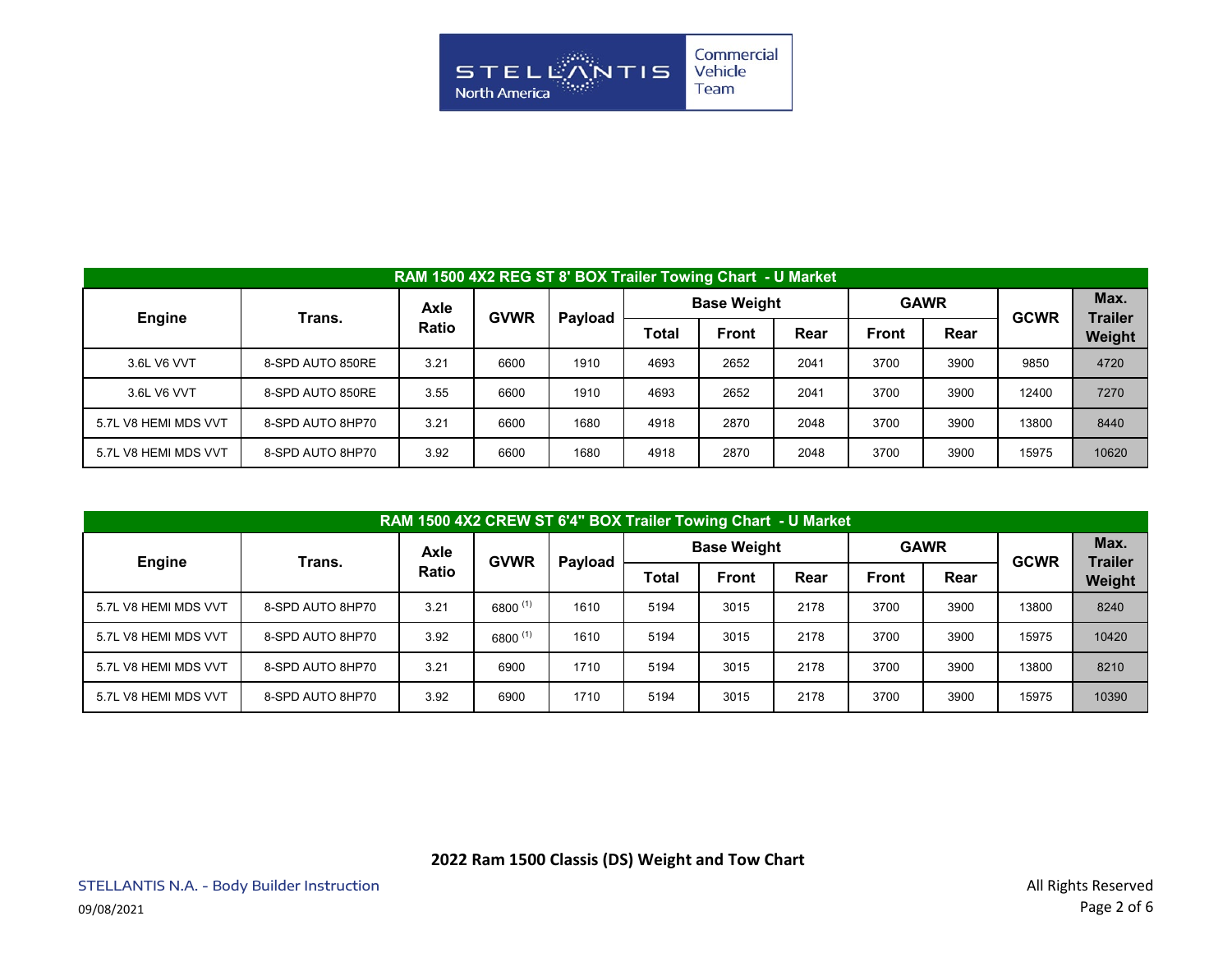

|                      | RAM 1500 4X2 CREW ST 5'7" BOX Trailer Towing Chart - U Market |              |             |         |       |                    |      |              |             |             |                        |  |  |  |  |
|----------------------|---------------------------------------------------------------|--------------|-------------|---------|-------|--------------------|------|--------------|-------------|-------------|------------------------|--|--|--|--|
| <b>Engine</b>        | Trans.                                                        | Axle         | <b>GVWR</b> | Payload |       | <b>Base Weight</b> |      |              | <b>GAWR</b> | <b>GCWR</b> | Max.<br><b>Trailer</b> |  |  |  |  |
|                      |                                                               | <b>Ratio</b> |             |         | Total | <b>Front</b>       | Rear | <b>Front</b> | Rear        |             | Weight                 |  |  |  |  |
| 3.6L V6 VVT          | 8-SPD AUTO 850RE                                              | 3.21         | 6800        | 1870    | 4929  | 2718               | 2210 | 3700         | 3900        | 9850        | 4540                   |  |  |  |  |
| 3.6L V6 VVT          | 8-SPD AUTO 850RE                                              | 3.55         | 6800        | 1870    | 4929  | 2718               | 2210 | 3700         | 3900        | 12900       | 7590                   |  |  |  |  |
| 5.7L V8 HEMI MDS VVT | 8-SPD AUTO 8HP70                                              | 3.21         | 6800 (1)    | 1650    | 5148  | 2940               | 2207 | 3700         | 3900        | 13800       | 8290                   |  |  |  |  |
| 5.7L V8 HEMI MDS VVT | 8-SPD AUTO 8HP70                                              | 3.92         | 6800 (1)    | 1650    | 5148  | 2940               | 2207 | 3700         | 3900        | 15975       | 10460                  |  |  |  |  |
| 5.7L V8 HEMI MDS VVT | 8-SPD AUTO 8HP70                                              | 3.21         | 6900        | 1750    | 5148  | 2940               | 2207 | 3700         | 3900        | 13800       | 8260                   |  |  |  |  |
| 5.7L V8 HEMI MDS VVT | 8-SPD AUTO 8HP70                                              | 3.92         | 6900        | 1750    | 5148  | 2940               | 2207 | 3700         | 3900        | 15975       | 10430                  |  |  |  |  |

|                      | RAM 1500 4X4 QUAD ST 6'4" BOX Trailer Towing Chart - U Market |       |             |         |       |                    |      |              |             |             |                        |  |  |  |  |
|----------------------|---------------------------------------------------------------|-------|-------------|---------|-------|--------------------|------|--------------|-------------|-------------|------------------------|--|--|--|--|
|                      | Trans.                                                        | Axle  | <b>GVWR</b> |         |       | <b>Base Weight</b> |      |              | <b>GAWR</b> | <b>GCWR</b> | Max.<br><b>Trailer</b> |  |  |  |  |
| <b>Engine</b>        |                                                               | Ratio |             | Payload | Total | <b>Front</b>       | Rear | <b>Front</b> | Rear        |             | Weight                 |  |  |  |  |
| 3.6L V6 VVT          | 8-SPD AUTO 850RE                                              | 3.21  | 6800        | 1750    | 5048  | 2859               | 2188 | 3900         | 3900        | 9850        | 4390                   |  |  |  |  |
| 3.6L V6 VVT          | 8-SPD AUTO 850RE                                              | 3.55  | 6800        | 1750    | 5048  | 2859               | 2188 | 3900         | 3900        | 12900       | 7440                   |  |  |  |  |
| 5.7L V8 HEMI MDS VVT | 8-SPD AUTO 8HP70                                              | 3.21  | 6800 (1)    | 1520    | 5278  | 3103               | 2175 | 3900         | 3900        | 13800       | 8160                   |  |  |  |  |
| 5.7L V8 HEMI MDS VVT | 8-SPD AUTO 8HP70                                              | 3.92  | 6800 (1)    | 1520    | 5278  | 3103               | 2175 | 3900         | 3900        | 15975       | 10330                  |  |  |  |  |
| 5.7L V8 HEMI MDS VVT | 8-SPD AUTO 8HP70                                              | 3.21  | 6900        | 1620    | 5278  | 3103               | 2175 | 3900         | 3900        | 13800       | 8030                   |  |  |  |  |
| 5.7L V8 HEMI MDS VVT | 8-SPD AUTO 8HP70                                              | 3.92  | 6900        | 1620    | 5278  | 3103               | 2175 | 3900         | 3900        | 15975       | 10200                  |  |  |  |  |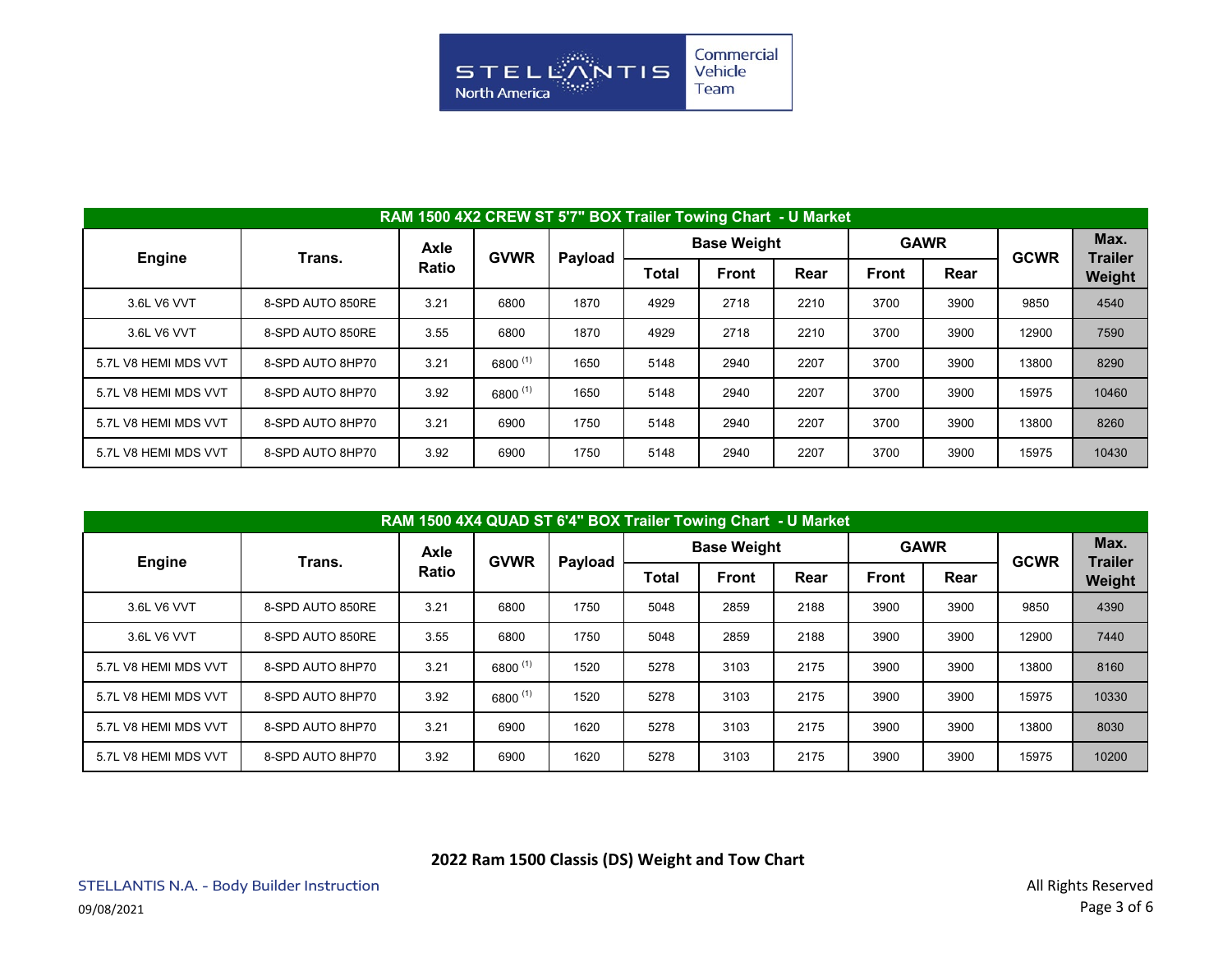

|                      | RAM 1500 4X4 REG ST 6'4" BOX Trailer Towing Chart - U Market |              |             |         |       |                    |      |              |             |             |                        |  |  |  |  |
|----------------------|--------------------------------------------------------------|--------------|-------------|---------|-------|--------------------|------|--------------|-------------|-------------|------------------------|--|--|--|--|
| <b>Engine</b>        | Trans.                                                       | <b>Axle</b>  | <b>GVWR</b> | Payload |       | <b>Base Weight</b> |      |              | <b>GAWR</b> | <b>GCWR</b> | Max.<br><b>Trailer</b> |  |  |  |  |
|                      |                                                              | <b>Ratio</b> |             |         | Total | <b>Front</b>       | Rear | <b>Front</b> | Rear        |             | Weight                 |  |  |  |  |
| 3.6L V6 VVT          | 8-SPD AUTO 850RE                                             | 3.21         | 6300        | 1580    | 4718  | 2654               | 2063 | 3900         | 3900        | 9850        | 4710                   |  |  |  |  |
| 3.6L V6 VV           | 8-SPD AUTO 850RE                                             | 3.55         | 6300        | 1580    | 4718  | 2654               | 2063 | 3900         | 3900        | 12200       | 7060                   |  |  |  |  |
| 5.7L V8 HEMI MDS VVT | 8-SPD AUTO 8HP70                                             | 3.21         | 6350        | 1400    | 4950  | 2881               | 2069 | 3900         | 3900        | 13800       | 8450                   |  |  |  |  |
| 5.7L V8 HEMI MDS VVT | 8-SPD AUTO 8HP70                                             | 3.92         | 6350        | 1400    | 4950  | 2881               | 2069 | 3900         | 3900        | 14350       | 9000                   |  |  |  |  |

|                      | RAM 1500 4X4 REG ST 8' BOX Trailer Towing Chart - U Market |              |             |         |       |                    |      |              |             |             |                        |  |  |  |  |
|----------------------|------------------------------------------------------------|--------------|-------------|---------|-------|--------------------|------|--------------|-------------|-------------|------------------------|--|--|--|--|
| <b>Engine</b>        | Trans.                                                     | Axle         | <b>GVWR</b> | Payload |       | <b>Base Weight</b> |      |              | <b>GAWR</b> | <b>GCWR</b> | Max.<br><b>Trailer</b> |  |  |  |  |
|                      |                                                            | <b>Ratio</b> |             |         | Total | Front              | Rear | <b>Front</b> | Rear        |             | Weight                 |  |  |  |  |
| 3.6L V6 VVT          | 8-SPD AUTO 850RE                                           | 3.21         | 6600        | 1710    | 4887  | 2814               | 2073 | 3900         | 3900        | 9850        | 4530                   |  |  |  |  |
| 3.6L V6 VVT          | 8-SPD AUTO 850RE                                           | 3.55         | 6600        | 1710    | 4887  | 2814               | 2073 | 3900         | 3900        | 12400       | 7080                   |  |  |  |  |
| 5.7L V8 HEMI MDS VVT | 8-SPD AUTO 8HP70                                           | 3.21         | 6600        | 1490    | 5106  | 3026               | 2079 | 3900         | 3900        | 13800       | 8250                   |  |  |  |  |
| 5.7L V8 HEMI MDS VVT | 8-SPD AUTO 8HP70                                           | 3.92         | 6600        | 1490    | 5106  | 3026               | 2079 | 3900         | 3900        | 15975       | 10420                  |  |  |  |  |

| RAM 1500 4X4 CREW ST 6'4" BOX Trailer Towing Chart - U Market |                  |       |              |         |       |                    |      |              |             |             |                        |  |  |  |
|---------------------------------------------------------------|------------------|-------|--------------|---------|-------|--------------------|------|--------------|-------------|-------------|------------------------|--|--|--|
|                                                               | Trans.           | Axle  | <b>GVWR</b>  |         |       | <b>Base Weight</b> |      |              | <b>GAWR</b> | <b>GCWR</b> | Max.<br><b>Trailer</b> |  |  |  |
| <b>Engine</b>                                                 |                  | Ratio |              | Payload | Total | <b>Front</b>       | Rear | <b>Front</b> | Rear        |             | Weight                 |  |  |  |
| 5.7L V8 HEMI MDS VVT                                          | 8-SPD AUTO 8HP70 | 3.21  | $6800^{(1)}$ | 1430    | 5370  | 3188               | 2182 | 3900         | 3900        | 13800       | 8060                   |  |  |  |
| 5.7L V8 HEMI MDS VVT                                          | 8-SPD AUTO 8HP70 | 3.92  | 6800 (1)     | 1430    | 5370  | 3188               | 2182 | 3900         | 3900        | 15850       | 10110                  |  |  |  |
| 5.7L V8 HEMI MDS VVT                                          | 8-SPD AUTO 8HP70 | 3.21  | 6900         | 1530    | 5370  | 3188               | 2182 | 3900         | 3900        | 13800       | 8030                   |  |  |  |
| 5.7L V8 HEMI MDS VVT                                          | 8-SPD AUTO 8HP70 | 3.92  | 6900         | 1530    | 5370  | 3188               | 2182 | 3900         | 3900        | 15850       | 10080                  |  |  |  |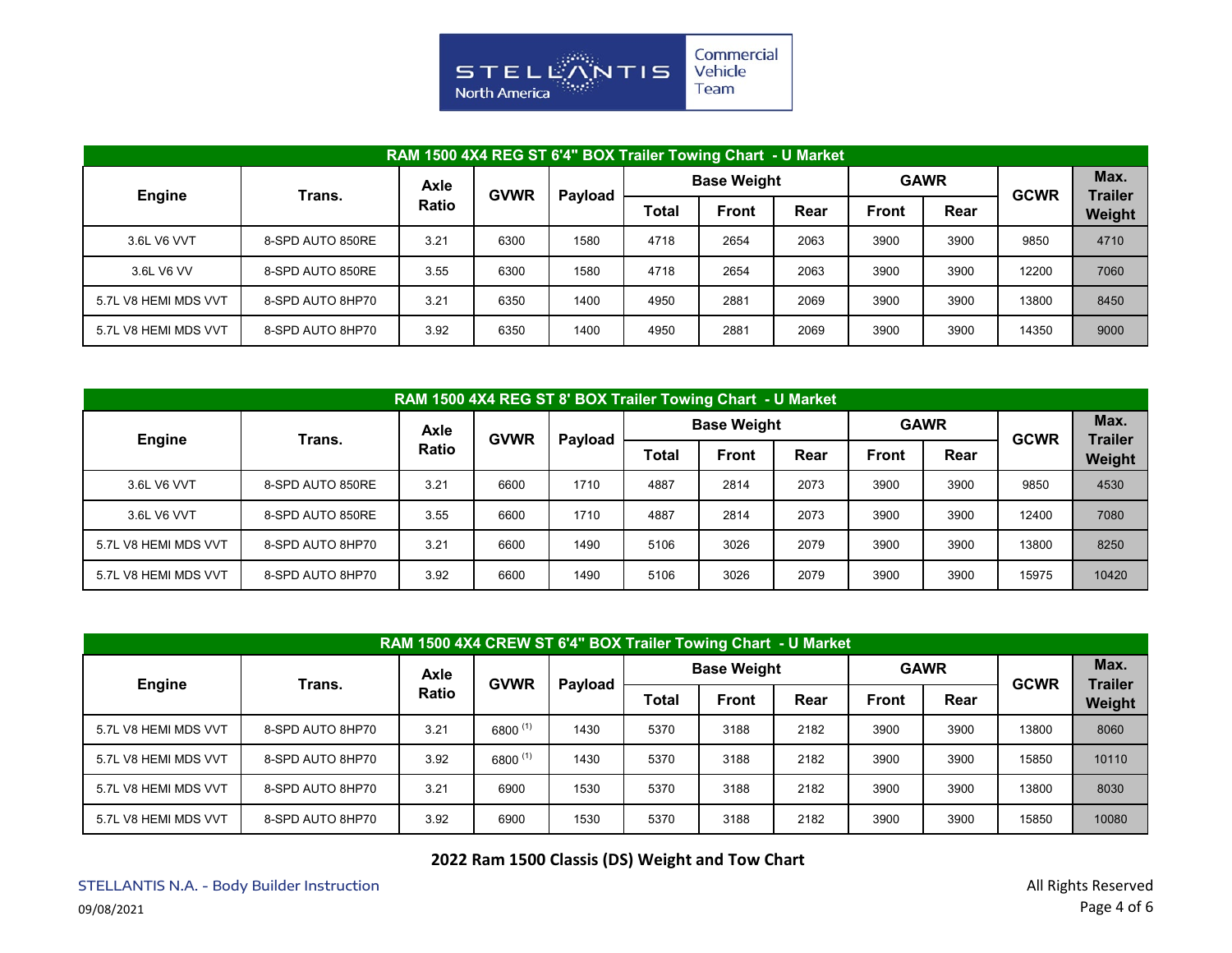

|                      | RAM 1500 4X4 CREW ST 5'7" BOX Trailer Towing Chart - U Market |              |             |         |       |                    |      |              |             |             |                        |  |  |  |  |
|----------------------|---------------------------------------------------------------|--------------|-------------|---------|-------|--------------------|------|--------------|-------------|-------------|------------------------|--|--|--|--|
|                      | Trans.                                                        | Axle         | <b>GVWR</b> | Payload |       | <b>Base Weight</b> |      |              | <b>GAWR</b> | <b>GCWR</b> | Max.<br><b>Trailer</b> |  |  |  |  |
| <b>Engine</b>        |                                                               | <b>Ratio</b> |             |         | Total | <b>Front</b>       | Rear | <b>Front</b> | Rear        |             | Weight                 |  |  |  |  |
| 3.6L V6 VVT          | 8-SPD AUTO 850RE                                              | 3.21         | 6800        | 1720    | 5081  | 2862               | 2218 | 3900         | 3900        | 9850        | 4350                   |  |  |  |  |
| 3.6L V6 VVT          | 8-SPD AUTO 850RE                                              | 3.55         | 6800        | 1720    | 5081  | 2862               | 2218 | 3900         | 3900        | 12900       | 7400                   |  |  |  |  |
| 5.7L V8 HEMI MDS VVT | 8-SPD AUTO 8HP70                                              | 3.21         | 6800 (1)    | 1460    | 5340  | 3103               | 2237 | 3900         | 3900        | 13800       | 8090                   |  |  |  |  |
| 5.7L V8 HEMI MDS VVT | 8-SPD AUTO 8HP70                                              | 3.92         | 6800 (1)    | 1460    | 5340  | 3103               | 2237 | 3900         | 3900        | 15975       | 10270                  |  |  |  |  |
| 5.7L V8 HEMI MDS VVT | 8-SPD AUTO 8HP70                                              | 3.21         | 6900        | 1560    | 5340  | 3103               | 2237 | 3900         | 3900        | 13800       | 8000                   |  |  |  |  |
| 5.7L V8 HEMI MDS VVT | 8-SPD AUTO 8HP70                                              | 3.92         | 6900        | 1560    | 5340  | 3103               | 2237 | 3900         | 3900        | 15975       | 10180                  |  |  |  |  |

|                      | RAM 1500 4X4 CREW SSV 5'7" BOX Trailer Towing Chart - U Market |              |             |         |       |                    |      |              |             |             |                        |  |  |  |  |
|----------------------|----------------------------------------------------------------|--------------|-------------|---------|-------|--------------------|------|--------------|-------------|-------------|------------------------|--|--|--|--|
| <b>Engine</b>        | Trans.                                                         | <b>Axle</b>  | <b>GVWR</b> | Payload |       | <b>Base Weight</b> |      |              | <b>GAWR</b> | <b>GCWR</b> | Max.<br><b>Trailer</b> |  |  |  |  |
|                      |                                                                | <b>Ratio</b> |             |         | Total | <b>Front</b>       | Rear | <b>Front</b> | Rear        |             | Weight                 |  |  |  |  |
| 5.7L V8 HEMI MDS VVT | 8-SPD AUTO 8HP70                                               | 3.21         | 6800 (1)    | 1390    | 5412  | 3137               | 2274 | 3900         | 3900        | 13800       | 8020                   |  |  |  |  |
| 5.7L V8 HEMI MDS VVT | 8-SPD AUTO 8HP70                                               | 3.92         | 6800 (1)    | 1390    | 5412  | 3137               | 2274 | 3900         | 3900        | 15975       | 10200                  |  |  |  |  |
| 5.7L V8 HEMI MDS VVT | 8-SPD AUTO 8HP70                                               | 3.21         | 6900        | 1490    | 5412  | 3137               | 2274 | 3900         | 3900        | 13800       | 8020                   |  |  |  |  |
| 5.7L V8 HEMI MDS VVT | 8-SPD AUTO 8HP70                                               | 3.92         | 6900        | 1490    | 5412  | 3137               | 2274 | 3900         | 3900        | 15975       | 10200                  |  |  |  |  |